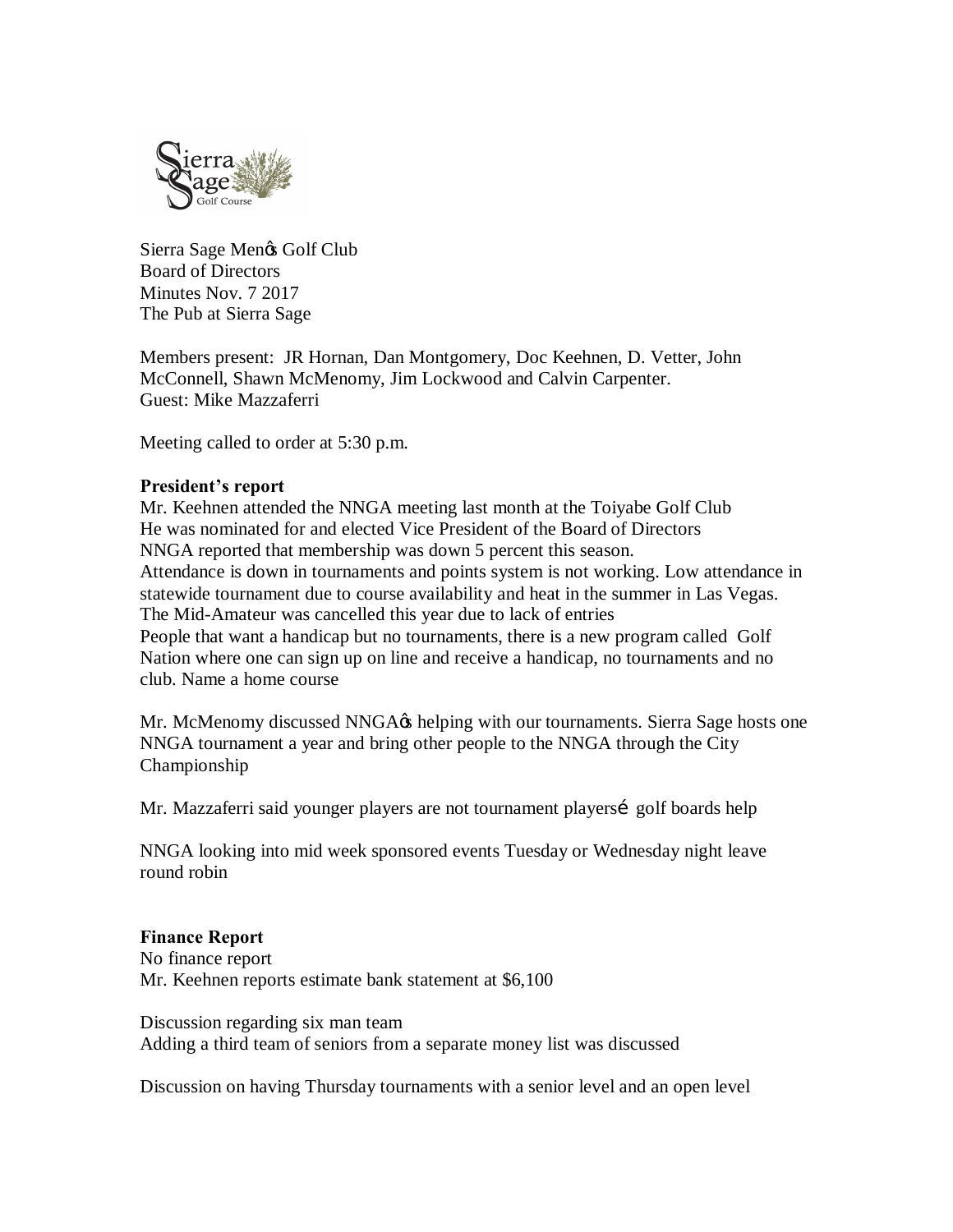## **Time certain Agenda item on the actions of Jason France at the NNGA 6-Man Tournament as a member of the Sierra Sage Men's Golf Club team**

Mr. France was in attendance

Mr. Keehnan reviewed the complaints regarding Mr. France on both slow play and not turning in a card at the NNGA Six-Man event.

Mr. France responded that those allegations were untrue.

He said there was break in the tournament due to groups backing up on No 10. Mr. France said he said he had no conversations from tournament officials regarding slow play.

Board discussion centered on receiving verbal reports from NNGA officials that there was a slow play problem, and that Mr. France was seen drinking at the Red Hawk Bar and playing video poker, during the turn to the back Nine.

Mr. France again denied that this occurred

Mr. France ts actions at the tournament did lead to a call to Mr. Mazzaferri from the NNGA $\&$  Mr. Rydel to the Sierra Sage Pro Shop regarding his actions

Regarding the failure to turn in a score card, Mr. France said he gave his card to Mr. Duenas (playing partner) to turn in

Mr. Keehnan said in discussion with Mr. Duenas that he never received Mr. France's scorecard.

Mr. Vetter made a motion for the board to call back both the NNGA and Mr. Duenas to verify the actions of Mr. France during the six man tournament. Seconded by Mr. McMenomy. Board approved.

## **Tournament Committee Report**

Mr. McMenomy said the kickoff dinner is scheduled for April 6 and the scramble on

Mid week tournaments will be added to the schedule.

Mr. Montgomery asked that the schedule try to be spilt evenly between Saturdays and Sundays

Board discussion on turning in incorrect scorecards and statute of limitations on corrections. Also, discussion regarding provisionals